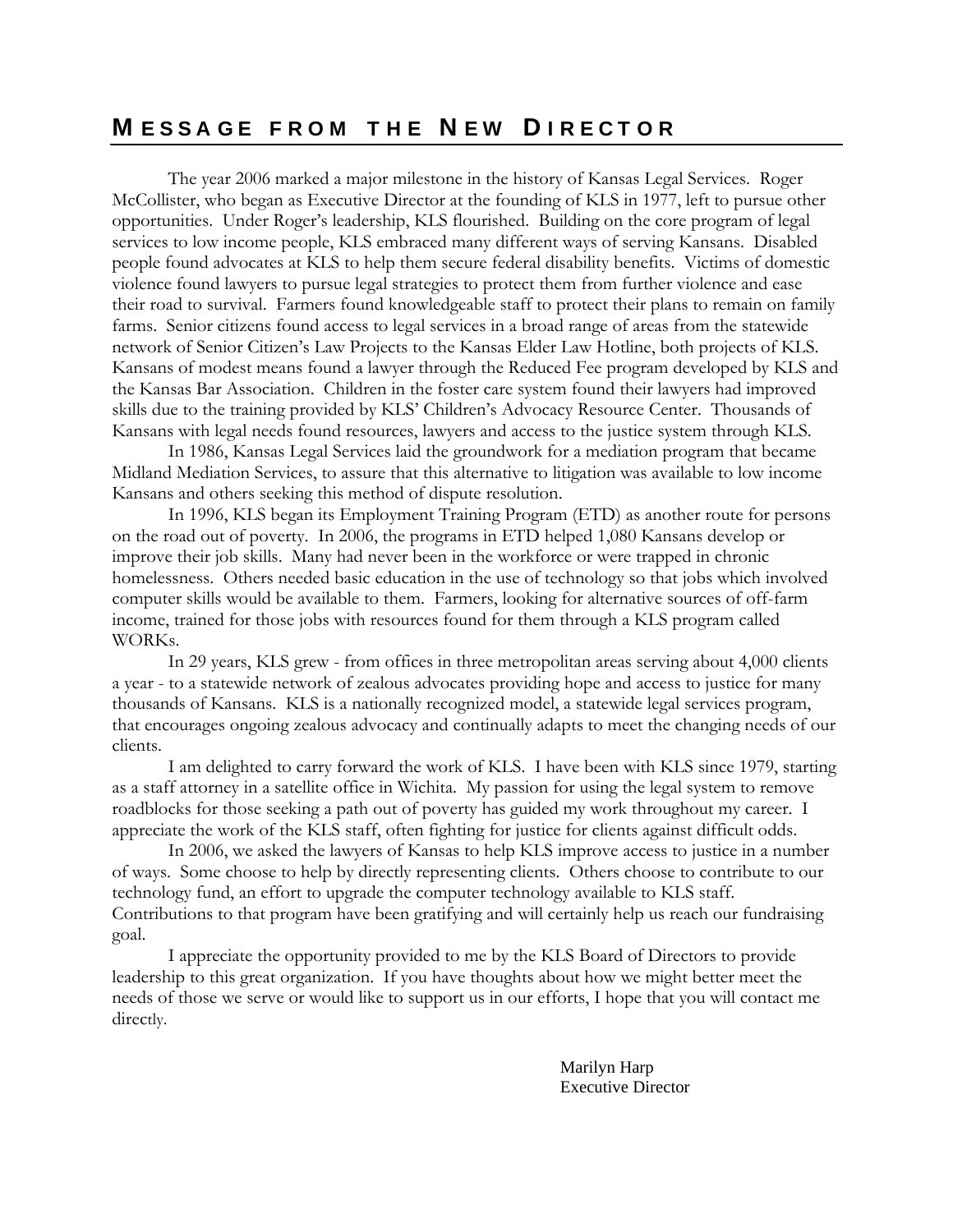## **O V E R V I E W**

### **P R O G R A M H I S T O R Y**

During the 1920s, the American Bar Association acknowledged the need for special assistance to the poor by creating a committee on legal aid. Early legal services supporters recognized that the pledge of "equal justice under the law" cannot be realized as long as people with limited resources do not have access to the justice system. Legal aid societies were formed in Topeka, Wichita and Kansas City by lawyers and community members concerned about the poor. From the 1960s until 1974, the three Kansas legal aid societies, with the support of local bar associations, operated under the authority of the Office of Economic Opportunity and Office of Legal Services. The courts became a key battleground in the War on Poverty and Legal Services lawyers were the advocates and defenders of the poor throughout America. Along with Head Start and the Community Action Program, Legal Services is one of the enduring programs from that era.

Authority for the legal services program was transferred from the Community Services Administration (successor to the Office of Economic Opportunity) to the newly formed Legal Services Corporation during 1975. Through all of these changes in administrative authority and funding, the Kansas legal aid societies continued to provide free legal services to the poor in Kansas.

In 1977, the Kansas City, Topeka and Wichita legal aid societies merged to form Kansas Legal Services, Inc. Kansas was the second state in the nation to become a single, statewide entity. Building on this strength, Kansas Legal Services now has fourteen legal services field offices and two mediation offices located across the state, and maintains an extensive retainer contract system with cooperating members of the Kansas Bar Association.

### **G O A L S**

Kansas Legal Services has progressively focused its efforts on special needs individuals, such as victims of domestic violence, the homeless, children in foster care, the elderly, farmers, those with disabling conditions, individuals seeking access to health care, those seeking mediation services and persons who need basic life skills and employment training

The one mission of Kansas Legal Services is to provide equal access to justice for persons not able to pay for legal and other essential services. Kansas Legal Services is also a vehicle for keeping many low income people from falling permanently into the category of chronically poor. It serves as a conduit by which many low income people successfully get back on their feet and become self-sustaining.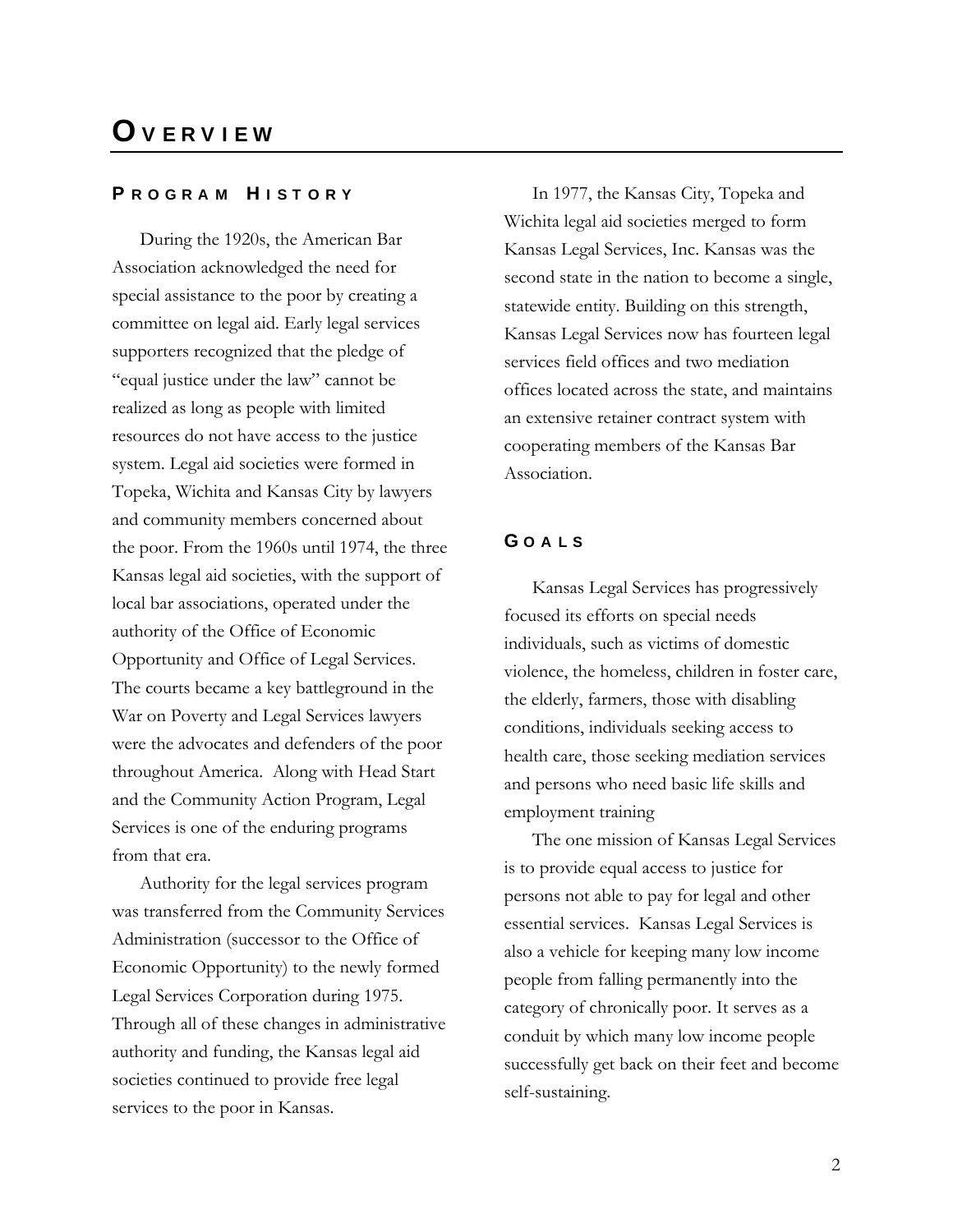# **2006: A Y E A R O F CH A N G E**

### **KLS nam es new execut ive direct or, depart m ent heads**

◆◆◆

At the departure of organization cofounder Roger McCollister, Kansas Legal Services named longtime employee Marilyn Harp as its new Executive Director.

Prior to Harp assuming the position, the organization had been led by McCollister for its entire 29-year history. Leadership changes also included new Director of Research and Development Theresa K. Shively, following longtime director Wayne White's departure, as well as new Director of Employment Training Lea Vincent.

As executive director, Harp brings a fresh focus that includes enhancing existing services and upgrading outdated office technology.

―We want to continue making services available to low income and other people with barriers in accessing the legal system," says Harp, who since 1979 has served KLS as a staff attorney, managing attorney in Wichita and regional director. In that time, she has championed accessibility of legal services by founding and directing the Elder Law Hotline, Lawyer Advice Line and Central Intake Line. She was also instrumental in developing Kansas Support Services for Elders and the Juvenile Detention Program.

Harp holds a Juris Doctorate from the University of Kansas School of Law and a Bachelor of Social Work from the University of Kansas School of Social Welfare. She served as a board member of the Kansas Bar Association, Step Stone (a housing program for domestic violence victims) and Alternative Gifts (a fundraising agency for worldwide relief efforts), for whom she is the current board president. In addition, she served as chairman for Operation Holiday and co-chair for the Women's Equality Coalition, which named her Woman of the Year in 1990.

Her honors also include three Outstanding Service Awards from the Kansas Bar Association; the Liberty Bell Award from Butler County Bar Association; the YWCA



**Marilyn Harp, Executive Director**

Women of Valor Award; the Louise Mattox Attorney of Achievement Award from the Wichita Women Attorneys Association; the Elizabeth Ferguson Excellence Award from KLS; and the Wichita Bar Association President's Award. Harp also has taught a course on women and the law as adjunct faculty at Wichita State University.

Soon after taking the helm, Harp began a fundraising campaign to replace old, inefficient office computers. She also aims to strengthen the relationship between KLS and private attorneys.

"We need to get more lawyers involved in helping meet the great need for legal services," Harp says. "I'm excited for the future of Kansas Legal Services."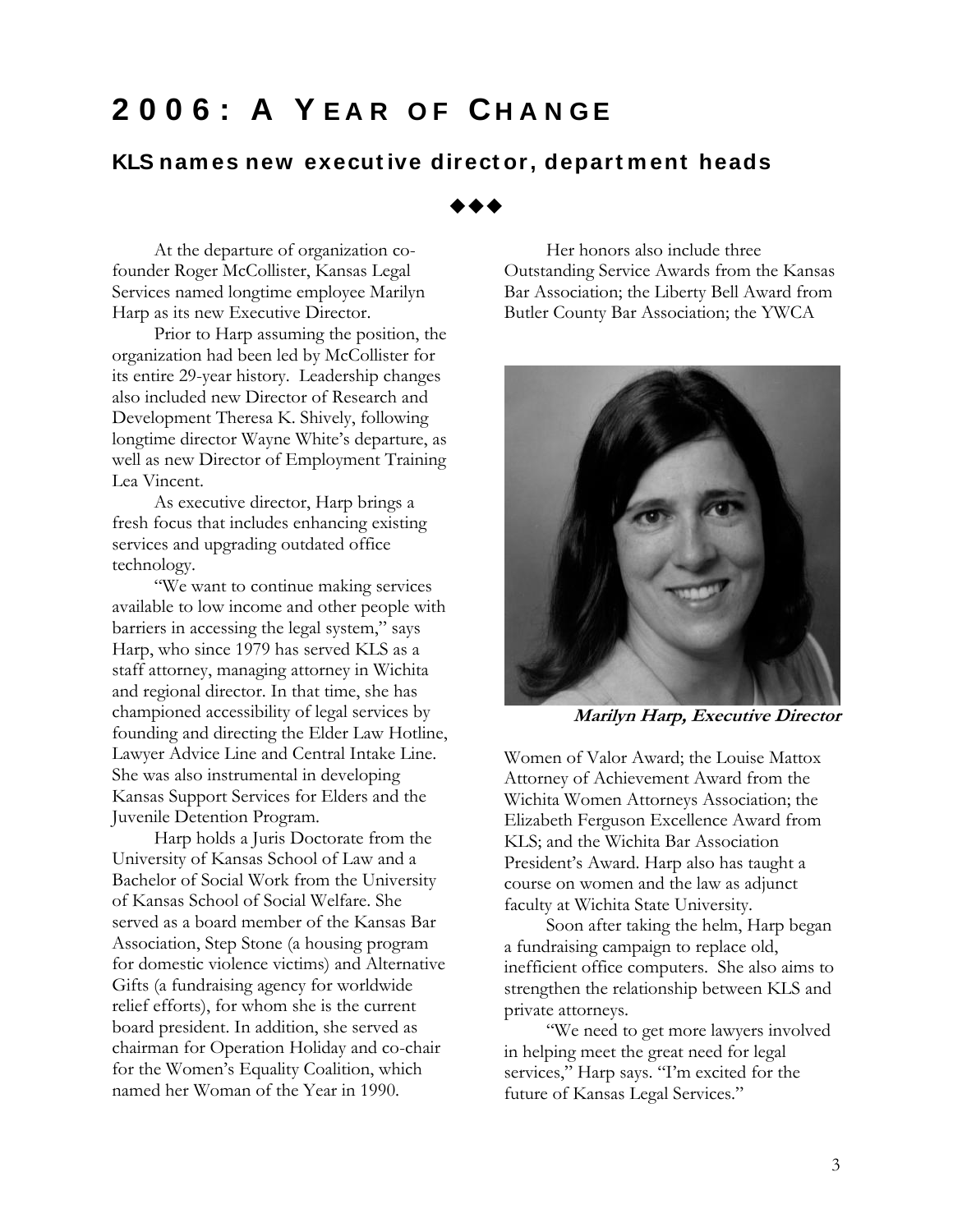### **Kansas Legal Services**

# **CIVIL LEGAL ASSISTANCE**

### **WHAT IS CIVIL LEGAL ASSISTANCE?**

Civil legal assistance is advice and representation in cases that are not punishable by imprisonment. They involve suits over money, property and other individual rights. Such cases might include consumer, finance, education, employment, family, health, housing, juvenile issues, income assistance, Indian law and individual rights.



### **HOW DO KANSANS QUALIFY?**

- Must have a problem that has a legal remedy
- Must have a legal problem that can be resolved through the Kansas courts
- Must be eligible for free or reduced fee legal assistance (call for details)
- Must call **1-800-723-6953** to apply

### *Thanks to Our United Way Partners Across Kansas:*

United Way/Atchison United Way/Bourbon County United Way/Coffeyville United Way/Crawford County United Way/Dodge City United Way/Ellis County United Way/Flint Hills Independence Community Chest United Way/Johnson County United Way/Junction City

United Way/Greater Kansas City United Way/Labette County United Way/Leavenworth United Way/Reno County United Way/Riley County United Way/Salina United Way/Seward County United Way/Shawnee County United Way/Wyandotte County Combined Federal Campaign

### **TYPES OF CASES KLS DOESN'T HANDLE:**

- Criminal cases
- **Traffic cases**\*
- Accident claims
- Personal injury or wrongful death suits
- Representation to prisoners (though legal advice may be given to prisoners in civil matters)

### **WHAT IF SOMEONE DOESN'T QUALIFY FOR KLS SERVICES?**

Those with needs outside KLS services (criminal and traffic) may want to ask the District Court to appoint an attorney.

Individuals who wish to have an attorney may call the Kansas Bar Association's Lawyer Referral Service (1-800-928-3111). Staff of the Lawyer Referral Service will provide names and contact information of area attorneys who specialize in the area of law at hand.

### **WHAT ABOUT VICTIMS OF CRIME?**

The Victims' Rights Program of the Kansas Attorney General's Office (1-800- 828-9745) has many helpful resources.

Victims of sexual or domestic violence can call 1-800-799-7233 or visit the website of the Kansas Coalition Against Sexual and Domestic Violence [\(www.kcsdv.org\)](http://www.kcsdv.org/).

Criminal and traffic cases may be handled by court appointment or government contract.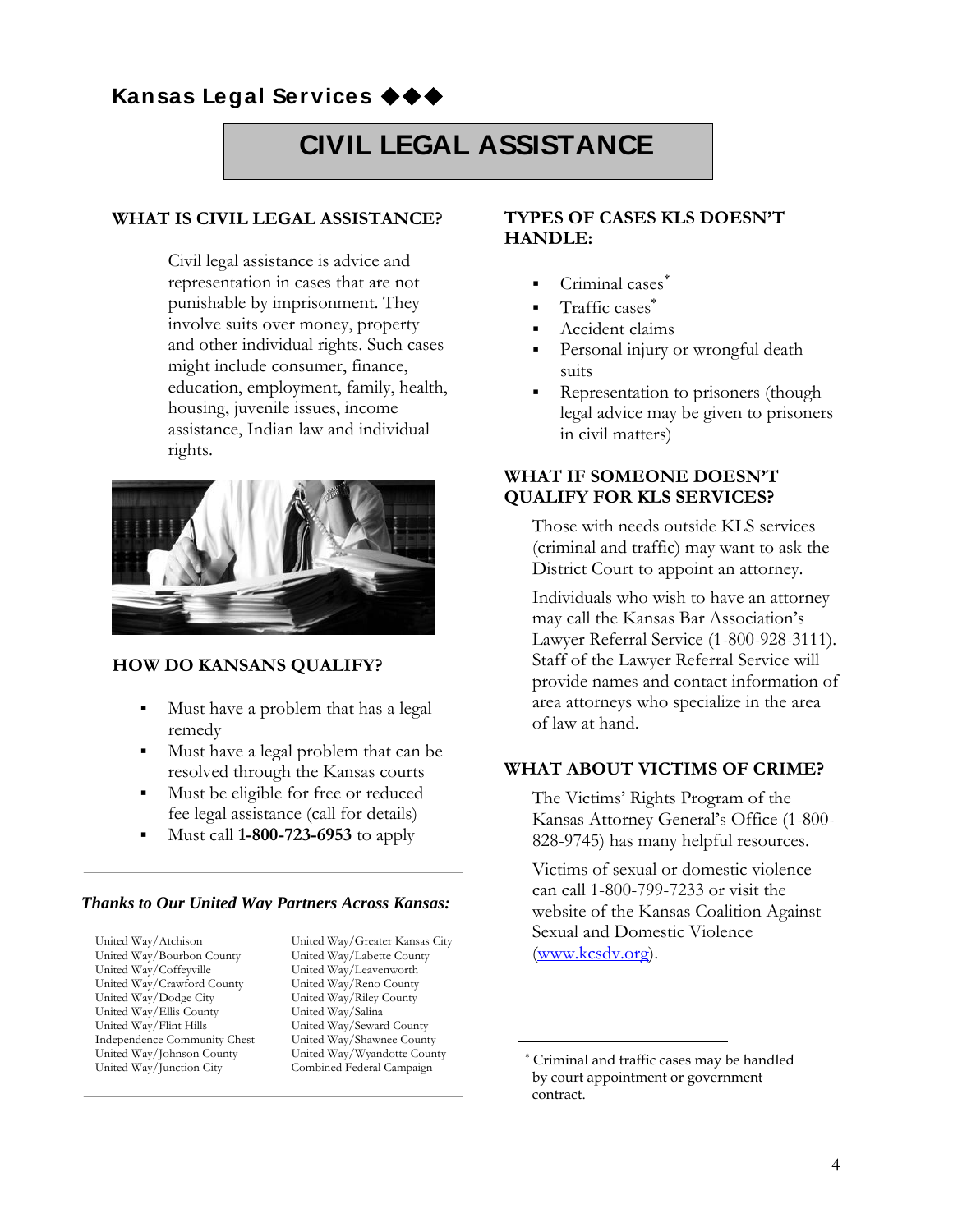# **L E G A L SE R V I C E S P R O G R A M O V E R V I E W**

### **C O O P E R A T I V E P R O G R A M S W I T H T H E P R I V A T E B A R**

Kansas Legal Services, Inc., continues to operate cooperative programs with the Kansas Bar Association (KBA) and local bar associations in the state. Current programs for increasing and improving the availability of legal services to low income Kansans:

**• Interest on Lawyer Trust Accounts** (IOLTA) **Program** allows KLS to address two areas of need. IOLTA funds were used during 2006 to provide advice and representation to victims of domestic violence and as matching funds for the Kansas Human Rights Commission Voluntary Mediation Project.

**•** The **Reduced Fee Plan** provides legal services to people living on lower incomes who might not otherwise be able to hire lawyers or qualify for free services. The program was designed by the KBA and assists clients with routine legal matters at reduced fees.

• **Pro bono** panels have been organized in cooperation with many city and county bar organizations throughout the state to extend free services to low income Kansans who may not qualify for services through KLS.

**•** The **Lawyer Referral Service** is administered by KLS for the KBA and is operated from our Central Intake. Lawyer Referral matches individuals throughout the state with participating KBA attorneys in their area.

**• Private Bar Retainer Contracts** are used by KLS to supplement staff service statewide.Private Bar Contracts are essential to expanding service availability and controlling costs, especially in sparsely populated rural counties.

The **Elder Law Hotline** operates through a partnership of KLS staff and private attorney volunteers. With a single phone call, all Kansas seniors can receive legal information and advice.

## **A CCESS T O JU ST I CE**

Administered by the Office of Judicial Administration and overseen by the Supreme Court of Kansas, the Access to Justice Fund is designed to improve access to legal assistance for low income Kansans who need advice, representation or mediation services. The program is also intended to assist the Kansas courts in providing service to *pro se* litigants. KLS was awarded Access to Justice funds for the first time in 1996. Access to Justice funding has made it possible to create a statewide Access to Justice Advice Line and to greatly expand the ability of Kansas Legal Services to provide advice and representation in family law matters, the area of need that is historically the most underserved. The Access to Justice program allows Kansas court personnel to directly refer low income individuals to KLS offices statewide.

### **F A M I L Y L A W**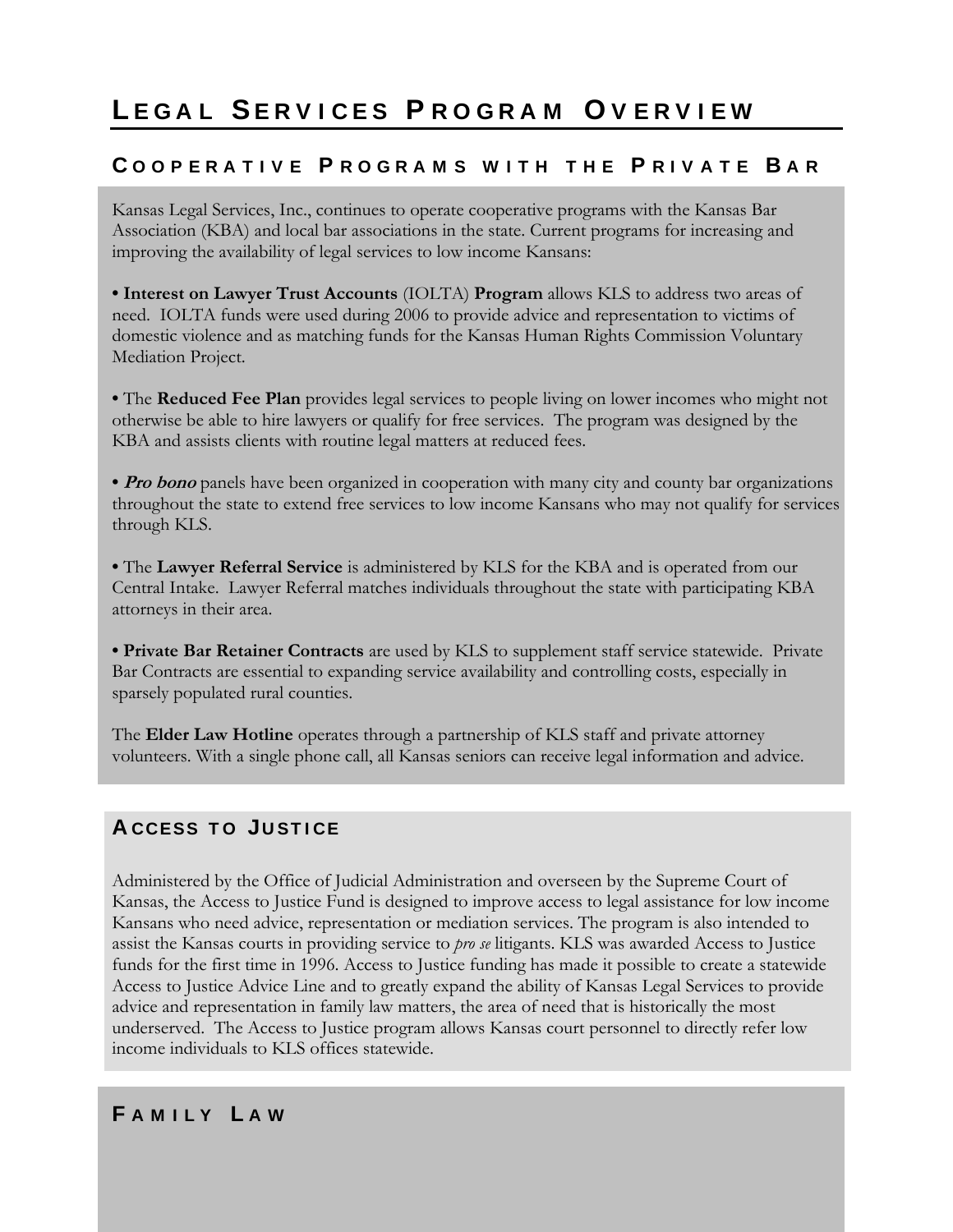Through Access to Justice, Legal Services Corporation, United Way, Interest on Lawyers Trust Accounts (IOLTA), Victims of Crime Act, Department of Justice and other funding, KLS represents thousands of low income persons—primarily women and children—each year in domestic law matters. The demand for legal assistance in family law matters continues to far exceed the capacity of KLS to provide direct representation. Priority is placed on cases of spousal or child abuse and protection from abuse orders.

**• Access to Justice Funding** (ATJ) has nearly doubled the number of family law clients KLS has been able to serve. Due in large part to ATJ funding, KLS is assisting more low income Kansans with domestic law matters than ever before in its 29-year history.

**•** The **Guardian Ad Litem Support Center** (GALSC) is a statewide program that provides training, advice and other supportive services to guardians *ad litem*, those who represent children in court proceedings. KLS GALSC staff attorneys also provide direct advice and representation in child welfare cases.

**• Legal Assistance for Victims Grant Program** funds from the U.S. Department of Justice's Office of Justice Programs continued in 2006. The statewide grant supports legal services for victims of domestic violence/intimate partner violence, stalking or sexual assault.

**• Victims of Crime Act Grants** (VOCA) are administered by the Governor of Kansas to assist victims of domestic violence. KLS in Emporia, Hays, Hutchinson, Kansas City, Pittsburg, Salina, and Topeka were awarded VOCA grants in 2006 to provide legal advice, representation and referrals to families fleeing abuse.

**•** The **Foster Care Helpline**, part of the GALSC, is a toll-free hotline that provides accurate and timely information to more than 400 foster children, foster parents and other concerned individuals who called with questions about the foster care system.

### **P U B LI C BEN EF I T S A N D D I SA B I LI T Y LA W**

The primary goal of KLS' public benefits advocacy is to assist low income individuals in accessing state and federal public benefits programs. By maximizing this access, KLS staff work to ensure that low income Kansans have necessary income, health care, food and shelter.

• The **Disability Law Project** is funded through a contract with the Kansas Health Policy Authority (KHPA). The Adult Social Security Advocacy Project is designed to assist adults receiving General Assistance. KLS provides legal advice and representation to individuals receiving cash assistance to assist them in becoming eligible for federal Social Security Disability Insurance or Supplemental Security Income (SSI).

• The **Children's Social Security Advocacy Project** seeks to obtain SSI for disabled children. The project is focused on children who are receiving services from SRS. Obtaining SSI cash and medical benefits for children often makes home placement possible.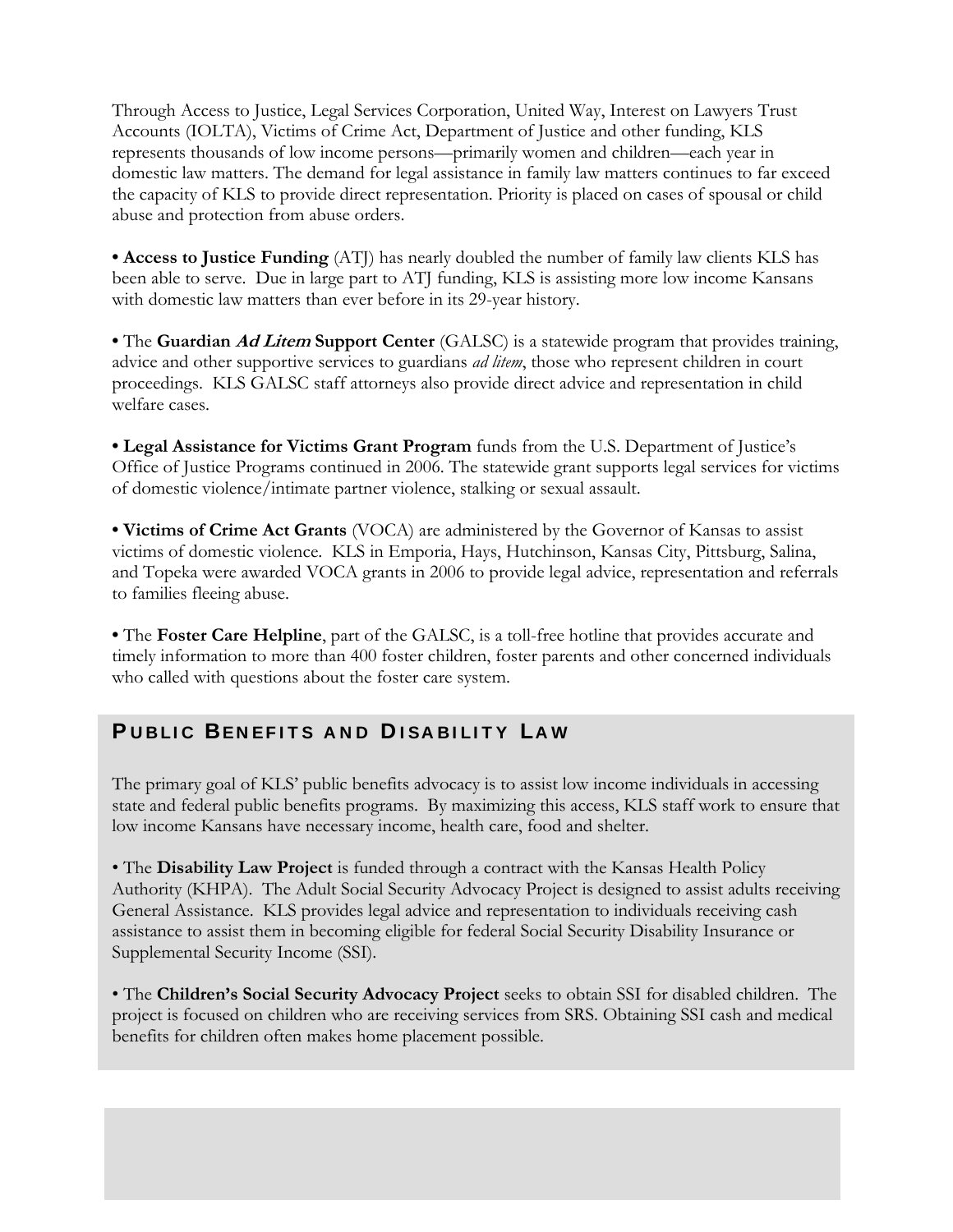• The **Kansas Homeless Outreach Project and Evaluation** (K-HOPE) started in 2004 to help eligible homeless Kansans apply for Social Security Disability benefits. Funded by the Social Security Administration, K-HOPE conducts outreach and provides case management for homeless individuals in addressing barriers to employment, housing and essential services.

### **E L D E R L A W**

KLS cooperates with the Kansas Department on Aging and the Area Agencies on Aging as an integral part of the state aging network. Older Americans Act funds are combined with Legal Services Corporation and other private funds to address this growing area of need.

**• Senior Citizen Law Project** (SCLP) provides services in a wide range of civil legal issues to persons age 60 and older. Its objective is to target the more vulnerable elderly population who are in the greatest social and economic need. Priorities include assuring that seniors obtain the cash and medical assistance essential to their well being and stopping financial, physical or psychological abuse of elders. SCLP also has an extensive community education program through which elders and workers serving them are educated about elders' rights and protections under the law.

One point of access is the Elder Law Hotline, a program that links KLS staff and private attorneys to provide the broadest range possible of legal advice and information.

KLS has a program in Topeka (Jayhawk Support Services for Elders) that provide persons age 60 and older with financial management services. This service makes it possible for many seniors to stay in their own homes. A similar program in Wichita was transferred to the Central Plains Area Agency on Aging in early 2007.

• **Prevention of Elder Abuse Neglect and Exploitation** (PEANE) funds from the Kansas Department on Aging in 2006 allowed KLS staff to conduct workshops for senior advocates on legal issues surrounding elder abuse and co-host a conference for caretakers of those with Alzheimer's disease.

### **F A R M L A W**

• The **Farm Mediation Legal Counseling Program** is operated through a contract with Kansas State University. KLS provides legal assistance to Kansas farmers and ranchers through referrals from the Kansas Agricultural Mediation Service (KAMS). KLS farm specialist attorneys provide both advice and legal representation to KAMS clients in every county of the state. When legal assistance helps farmers retain their farms, the economies of local communities and the state benefit.

### **M I G R A N T L A W**

**•** The **Migrant Project** allows KLS to work with a variety of organizations on a Legal Services Corporation Migrant Project to improve outreach efforts to the migrant community. A specialized intake system for migrants includes toll-free numbers in Garden City and Kansas City. KLS provides wage claim, public benefits, education, work contract and domestic violence assistance to this community.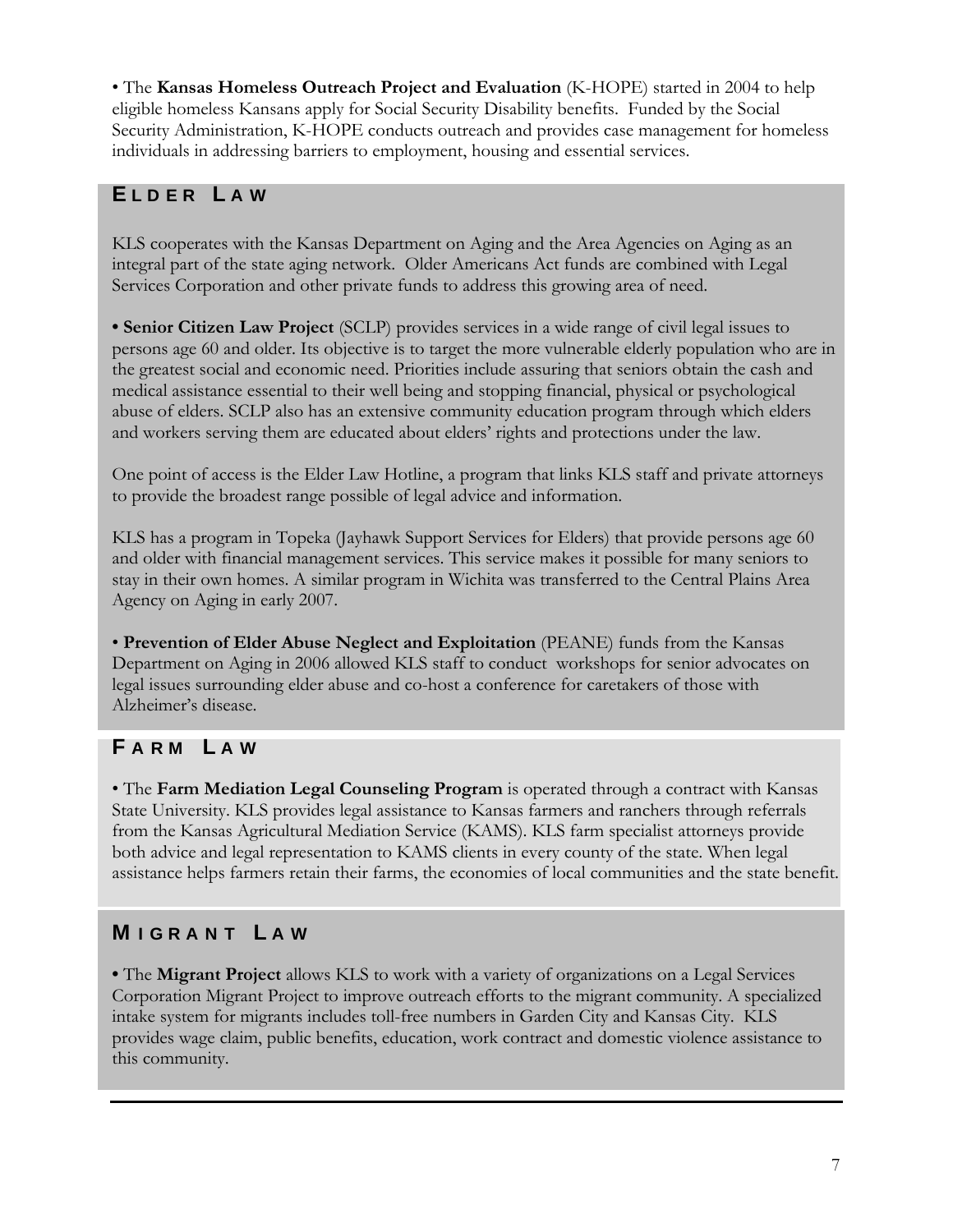## **2 0 0 6 C A S E D I S T R I B U T I O N**



### A D V I C E A N D R E P R E S E N T A T I O N

| <b>Consumer Protection</b>        | 2006   | 2005   | 2004   | 2003   | 2002   | 2001   | 2000   |
|-----------------------------------|--------|--------|--------|--------|--------|--------|--------|
| <b>Advice &amp; Brief Service</b> | 1,772  | 2,166  | 2,551  | 2,943  | 3,064  | 3,435  | 4,192  |
| Representation                    | 410    | 523    | 632    | 558    | 382    | 385    | 486    |
| Total                             | 2,182  | 2,689  | 3,183  | 3,501  | 3,446  | 3,820  | 4,678  |
| Family                            |        |        |        |        |        |        |        |
| <b>Advice &amp; Brief Service</b> | 5,136  | 6,300  | 8,086  | 10,061 | 10,247 | 10,026 | 11,299 |
| Representation                    | 4,239  | 4,454  | 4,474  | 4,900  | 4,009  | 4,160  | 4,323  |
| Total                             | 9,375  | 10,754 | 12,560 | 14,961 | 14,256 | 14,186 | 15,622 |
| Juvenile                          |        |        |        |        |        |        |        |
| <b>Advice &amp; Brief Service</b> | 28     | 28     | 102    | 186    | 191    | 211    | 298    |
| Representation                    | 2,364  | 2,007  | 2,054  | 1,708  | 1,584  | 1,325  | 891    |
| Total                             | 2,392  | 2,035  | 2,156  | 1,894  | 1,775  | 1,536  | 1,189  |
| Health                            |        |        |        |        |        |        |        |
| <b>Advice &amp; Brief Service</b> | 415    | 457    | 594    | 745    | 877    | 1,073  | 1,099  |
| Representation                    | 147    | 131    | 96     | 126    | 115    | 264    | 775    |
| Total                             | 562    | 588    | 690    | 871    | 992    | 1,337  | 1,874  |
| Housing                           |        |        |        |        |        |        |        |
| <b>Advice &amp; Brief Service</b> | 1,161  | 1,262  | 1,495  | 1,452  | 1,893  | 2,268  | 2,043  |
| Representation                    | 47     | 49     | 73     | 50     | 52     | 67     | 100    |
| Total                             | 1,208  | 1,311  | 1,568  | 1,502  | 1,945  | 2,335  | 2,143  |
| Disability/Income Maint.          |        |        |        |        |        |        |        |
| <b>Advice &amp; Brief Service</b> | 556    | 593    | 691    | 1,542  | 2,032  | 1,644  | 1,404  |
| Representation                    | 2,748  | 2,111  | 1,632  | 1,664  | 1,942  | 1,828  | 1,714  |
| Total                             | 3,304  | 2,704  | 2,323  | 3,206  | 3,974  | 3,472  | 3,118  |
| Miscellaneous*                    |        |        |        |        |        |        |        |
| <b>Advice &amp; Brief Service</b> | 1,914  | 1,849  | 1,919  | 1,880  | 1,784  | 1,984  | 2,082  |
| Representation                    | 1,673  | 1,832  | 1,417  | 1,504  | 1,010  | 1,089  | 766    |
| Total                             | 3,587  | 3,681  | 3,336  | 3,384  | 2,794  | 3,073  | 2,848  |
| <b>TOTAL CASES</b>                | 22,610 | 23,762 | 25,816 | 29,319 | 29,182 | 29,759 | 31,472 |

\*Individual rights, Indian law, employment law, wills, other.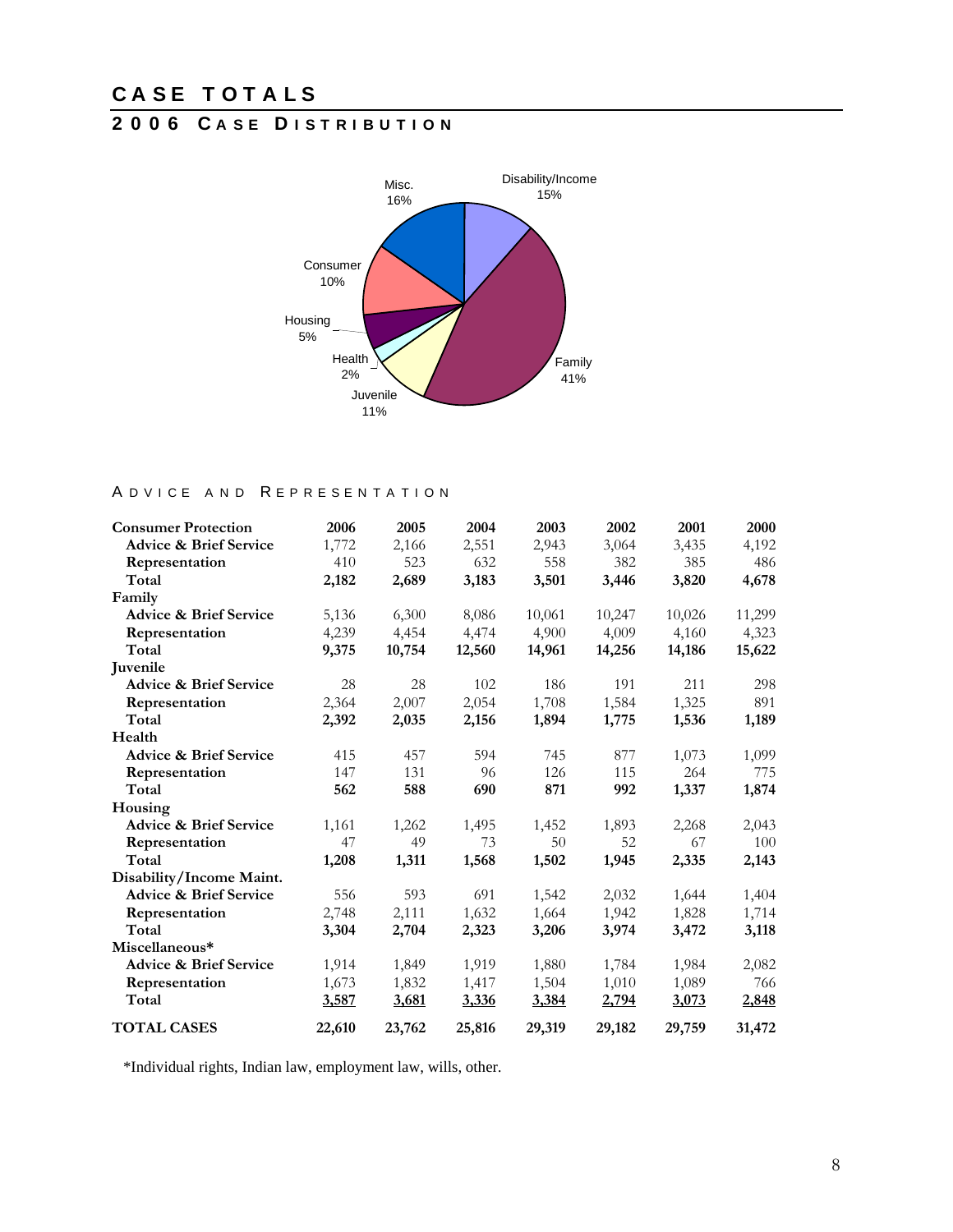| <b>ETHNICITY</b> |         |              | <b>GENDER</b> |
|------------------|---------|--------------|---------------|
| Asian            | 214     | Female       | 14,510        |
| Black            | 2,528   | Male         | 8,083         |
| Hispanic         | 2,216   | <b>TOTAL</b> | 22,593        |
| Native American  | 346     |              |               |
| White            | 16,035  |              |               |
| Unknown          | 1,254   |              |               |
| <b>TOTAL</b>     | 22,593* |              |               |
|                  |         |              |               |

| <b>GENDER</b> |              |  |  |  |
|---------------|--------------|--|--|--|
| Female        | 14,510       |  |  |  |
| Male          | <u>8,083</u> |  |  |  |
| TOTAL         | 22,593       |  |  |  |
|               |              |  |  |  |

| <b>AGE</b>      |          |           |             |        |
|-----------------|----------|-----------|-------------|--------|
| Ethnicity       | Under 18 | $18 - 59$ | 60 and over | Total  |
| Asian           | 22       | 156       | 36          | 214    |
| Black           | 492      | 1,579     | 457         | 2,528  |
| Hispanic        | 544      | 1,510     | 162         | 2,216  |
| Native American | 16       | 271       | 59          | 346    |
| White           | 1,309    | 10,898    | 3,828       | 16,035 |
| Unknown         | 333      | 897       | 24          | 1,254  |
| <b>TOTAL</b>    | 2,716    | 15,311    | 4,566       | 22,593 |

 $\overline{a}$ 

Total clients for whom demographic information was available.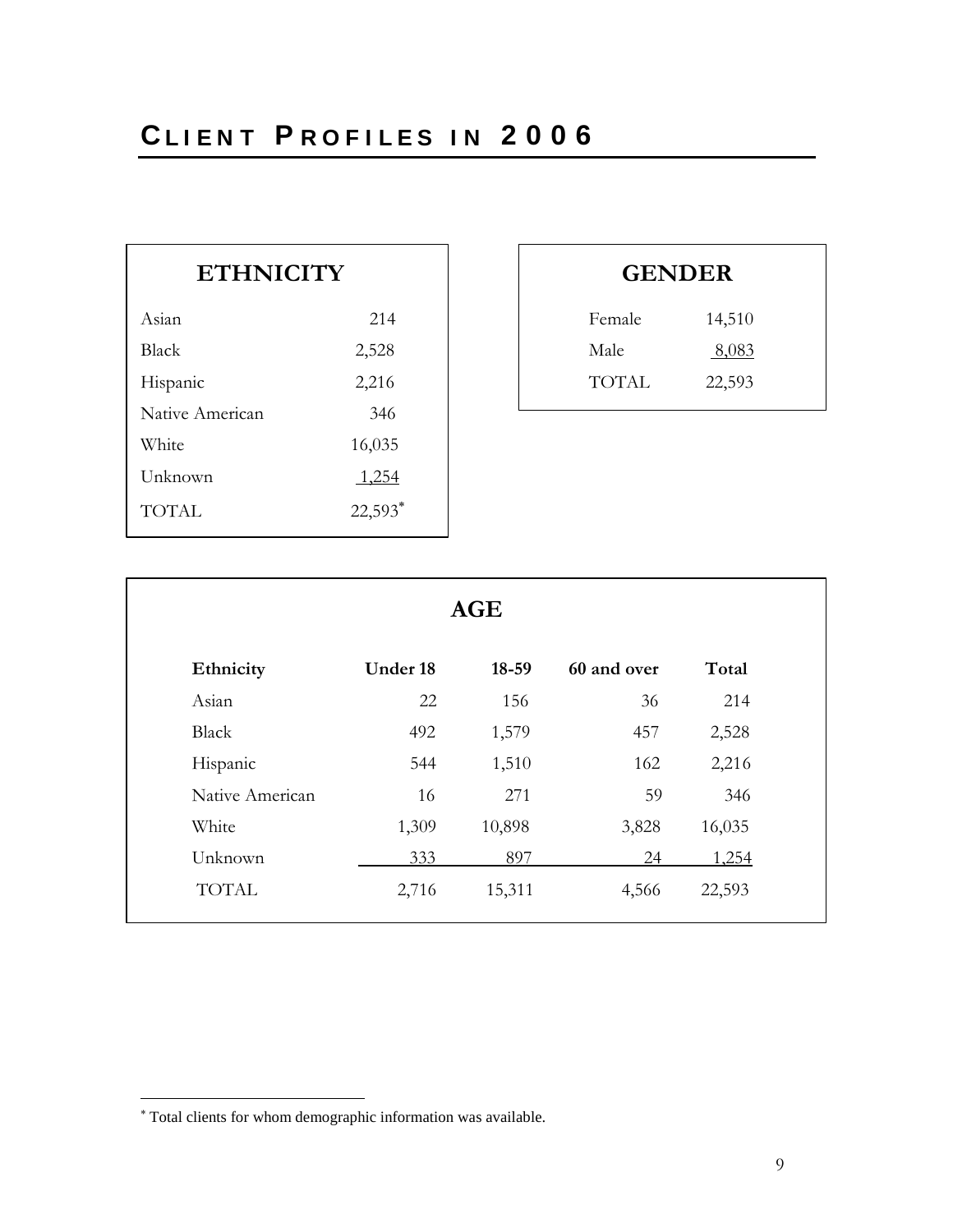## **ST A F F EX CELLEN CE: T H E ELI Z A BET H F ERGU SO N A W A RD**



*Dorothy Burgess*

KLS paralegal **Dorothy Burgess** is the recipient of the 2006 Elizabeth Ferguson Award, which honors excellence in service by KLS staff members. Burgess' innovative work with at-risk youth has gone beyond the call of duty and improved the lives of her clients.

Burgess began in the Wichita KLS office as a receptionist in 1978. Her abilities, creativity and hard work moved her to her current position as paralegal for the Detention Advocate Program and children's Social Security program.

Through the Detention Advocate Program, Burgess monitors the behavior of about 100 youth who have been arrested and charged with a crime, and thus are at high risk for further criminal behavior.

By working with youth and their families to provide structure and prevent further trouble prior to trial, Burgess helps to reduce the high rate of minority youth confined in a correctional facility prior to trial.

Burgess has gone beyond her job description to ensure that these youth have opportunities to improve their lives. When clients asked her for ideas about summer jobs, Burgess recognized that they faced special challenges in securing employment as minority youth facing criminal charges.

With limited resources and the help of a volunteer, Dorothy conducted resume-writing classes and mock interviews. She found rewards – like a new shirt – for youths who applied for five or more jobs. She set up a series of weekly activities, providing a support system in which youth could share frustrations and be rewarded for progress. She helped organize transportation and contact assistance for young job applicants with no vehicle or phone number to provide employers. And for those who couldn't find a job in four weeks, she helped them develop volunteer employment so that they would be armed with experience and references for the next summer.

The youth involved in Burgess' program have responded with excitement, even begging for end-of-summer pizza parties to share their success stories.

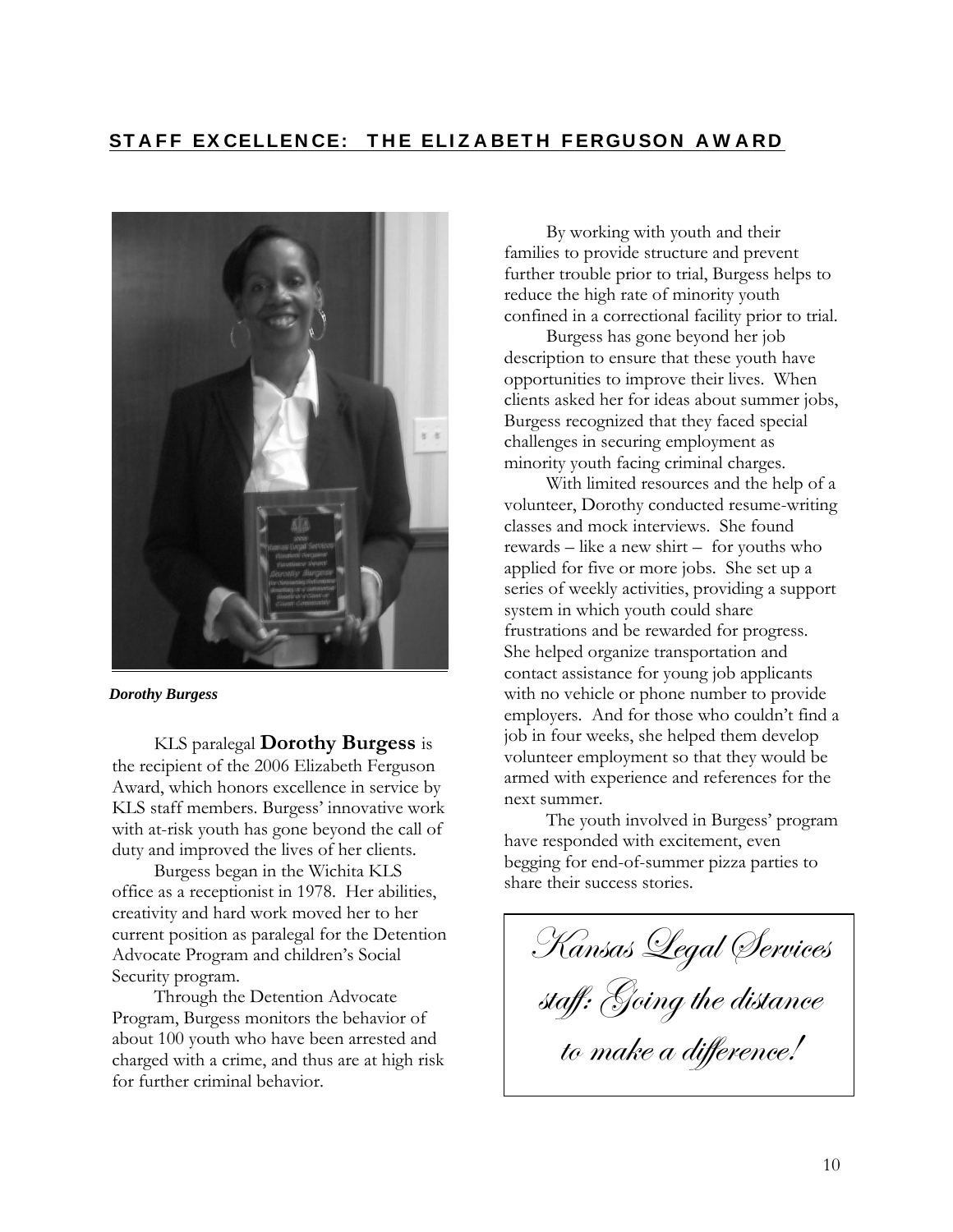### **KANSAS LEGAL SERVICES**

# **EMPLOYMENT TRAINING**

Since 1996, Kansas Legal Services has provided employment and life-skills training to low income Kansans, helping them acquire and maintain family-supporting employment. KLS offers a variety of training services and works closely with clients in a one-on-one, supportive and nurturing environment to ensure that individual goals are met. KLS currently has employment training programs in five locations across the state. **At any moment, 200 students are enrolled in these programs.**



Celebrating 10 years of the Employment Training Division at Kansas Legal Services!

### **Who is served by employment training programs?**

Individuals enrolled in Kansas Legal Services' employment training programs are generally classified as "economically disadvantaged." More specifically, this group includes

- Those on TAF (cash assistance) who are required to be enrolled in jobrelated activities as a prerequisite for cash assistance.
- People considered "Dislocated" Workers," or those who have lost jobs through no fault of their own (such as plant closings or permanent layoffs).
- Farmers and ranchers seeking transition to non-farm employment.
- Individuals with disabling mental or physical conditions.
- Low income individuals seeking to upgrade their skills in order to obtain a higher paying job.
- Other individuals eligible under the federal Workforce Investment Act.
- People whose employers wish to have them trained in a particular software application.
- People considered "Dislocated" Homemakers," or those (generally) women who were reliant upon a spousal income for financial support, but who no longer have that support due to some form of separation.
- Persons who are chronically homeless and need assistance in overcoming persistent barriers to obtaining employment and housing.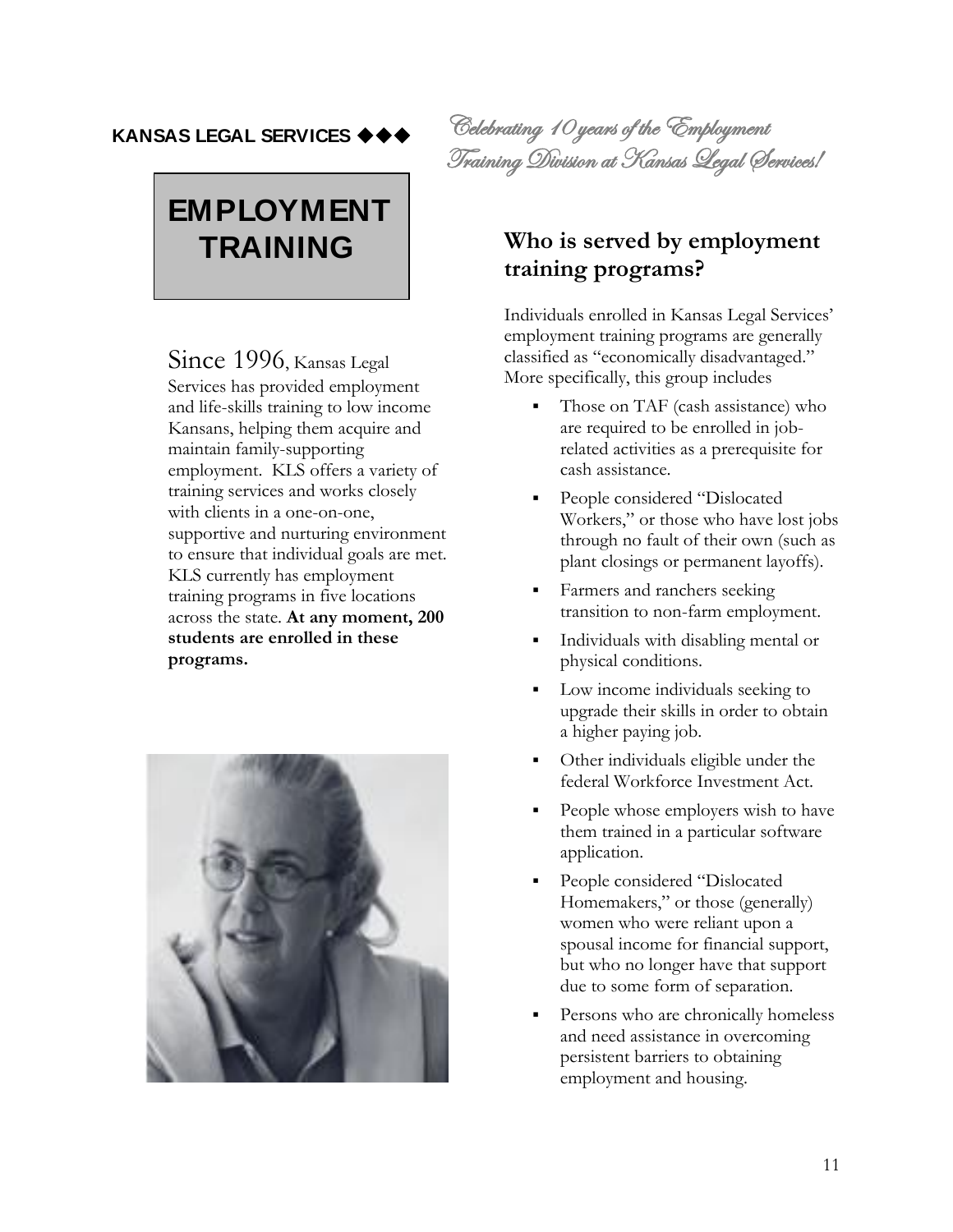Job readiness is vital to independence from long-term public assistance. In 2006, KLS Employment Training served nearly 1,100 people. KLS will continue to build its capacity to meet the training needs of its client community.

**• Work Opportunities for Rural Kansans** (WORKs) began at KLS in 1995. WORKs assists displaced farmers and their families with training, education and non-farm job placement. The program is funded by the Kansas Department of Commerce and serves as a valuable complement to KLS work in farm law. In 2007, its role puts more emphasis on outreach to potentially eligible farmers.

• **Job Success** was created in 1999 by KLS. Job Success provides job readiness and lifeskills training to recipients of long-term cash assistance and other persons entering the workforce for the first time. Job Success classes are located in Topeka, Garden City, Dodge City, Liberal and Great Bend.

• **Custom Computer Training** (CCT) was created in 2001 to provide specific job related computer skills. CCT provides wide-ranging services, from a month-long introduction to computers to specialized one-on-one training

in particular software applications. This program is used by private employers, SRS, Vocational Rehabilitation and other training agencies.

• **Topeka Moving Ahead Program** (T-MAP) provides comprehensive employment, housing and other assistance to homeless persons in Topeka. Funding is provided by the U.S. Department of Housing and Urban Development, the City of Topeka and other community partners. The Topeka Rescue Mission provides housing to many program participants.

• **Case Management Services** for youth and adults have been provided by KLS under the Workforce Investment Act. In 2006, KLS provided one-on-one case management services to youth, disadvantaged adults and dislocated workers in the 62 counties of western Kansas and to disadvantaged in- and out-of-school youth in the Topeka area. These services helped youth and adults overcome barriers to employment, and obtain and retain employment.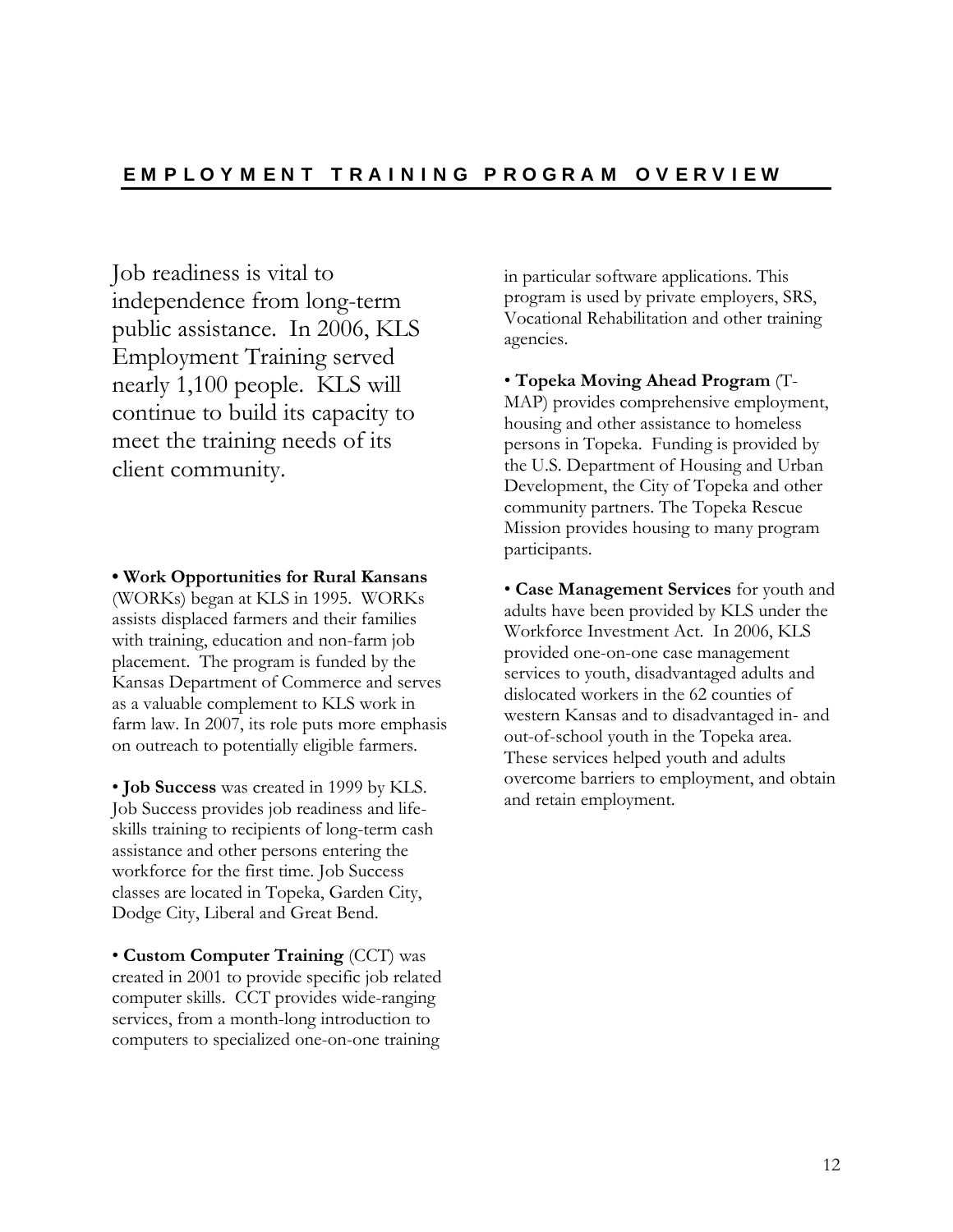### **O U T S T A N D I N G C L I E N T : C I N D Y W A S H I N G T O N**



*"It gave me something to get up for."*

—Cindy Washington, 2006 graduate of the Topeka Moving Ahead Program at Kansas Legal Services

When Cindy Washington entered a Topeka battered women's shelter in 2006, she had reached an all-time low. She was recently widowed, abusing alcohol and drugs and existing in a violent relationship. The mother of two teenage sons, she was now homeless and seeking refuge at the shelter, unsure how to help herself despite decades of employment in factory and truck-driving industries.

"I didn't have any motivation to get a job, because I was up half the night using," Washington says.

Washington was referred to Kansas Legal Services' Topeka Moving Ahead Program (T-MAP), a nationally recognized initiative to get people off the streets and equip them with skills promoting self-sufficiency.

For Washington, the program was a sorely needed boost to her morale and a motivation to stay away from drugs and alcohol.

"It gave me something to get up for," Washington says. "To go to T-MAP clean—other people there were clean."

Washington gained important personal and professional tools from the 13-week program to start the next chapter of her life. She enjoyed the positive, supportive environment and was thrilled to learn computer skills, in particular.

"I was computer illiterate," she says. "Most jobs now require computer skills, and I didn't know how to run one."

Washington admits that she still faces the psychological difficulties that led her to substance abuse and abusive relationships. But she plans to utilize the resume she developed at T-MAP. She has considered applying for a position at an area motel, which appeals to her high-energy personality. She has a dream to open her own restaurant some day. She attends church and does volunteer work. And she stays in touch with Kansas Legal Services staff, despite having completed the program. Washington knows she can always turn to them for a listening ear or practical assistance.

"People that aren't gonna do you wrong," she says. "People that want to help."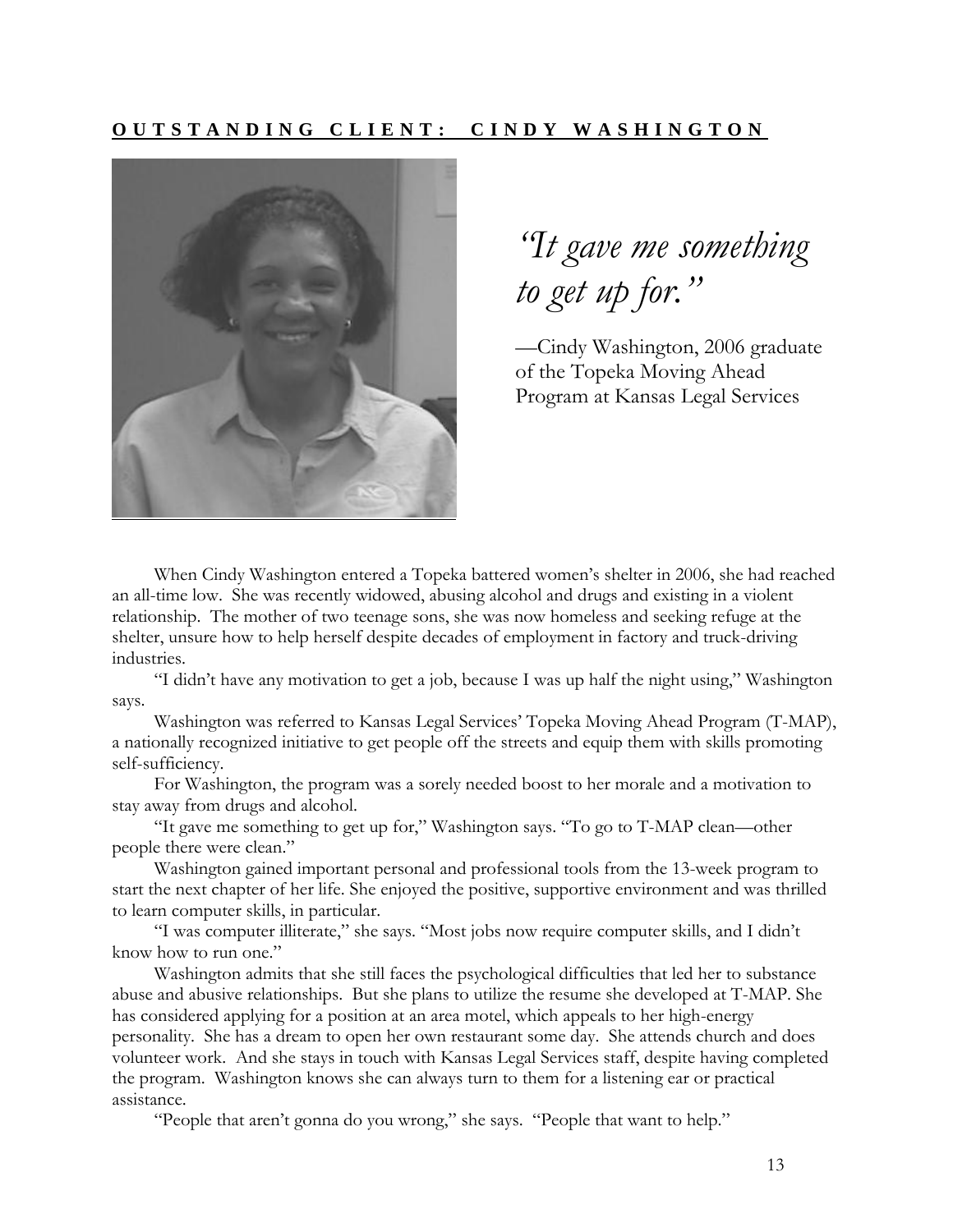# **Kansas Legal Services**

# **MEDIATION**

### **What is mediation?**

Mediation is a voluntary process in which a trained mediator facilitates communication and negotiation between parties in dispute. The goal of mediation is to reach an agreement that settles the dispute in a mutually satisfactory manner. Mediations are conducted at a neutral location and in an informal and non-threatening environment.

During the mediation process, all participants have the opportunity to share their thoughts and feelings regarding the matter in dispute. With the mediator, all individuals collectively create an agenda, identify the issue in dispute, define each individual's interests and create an agreement.

### **What are the benefits of mediation?**

- **Mediation is non-judgmental.** Mediators do not act as advocates, render any opinion or decide how the dispute should be resolved. The mediator does not assess fault or take sides.
- **Participants control the outcome.** Individuals involved in mediation create their own agreement. The mediator's role is to help develop a realistic, workable solution that takes everyone's thoughts and feelings into consideration.
- **Mediation is confidential.** Kansas law (with some exceptions) makes mediations confidential. All notes made by mediators are destroyed after an agreement is reached. No participant can subpoena the mediator, and no information specific to the mediation is admissible in court.
- **Mediation can resolve issues quickly.** Mediation can resolve disputes in a matter of days, as opposed to the months or years it may take in traditional legal proceedings.
- **Mediation can preserve relationships.** Mediation can help build a positive framework for future interactions between individuals. Mediation also models problem solving, listening and negotiation skills that can benefit participants long-term.
- **Mediation gets results.** Depending on the type of dispute, between 40 and 80 percent of disputes taken to mediation result in agreement.

### **How do people access mediation services?**

KLS provides mediation in a wide variety of cases including insurance disputes, special education, employment discrimination, public accommodations and domestic matters such as custody and visitation. In 2006, more than 1,000 Kansans received mediation assistance from KLS, which receives referrals from local district courts, the Kansas Human Rights Commission, the Kansas Insurance Department and others. KLS also offers fee-based mediations on a sliding scale. Contact Randy Hershey, Director of Mediation, at 785-232- 5348.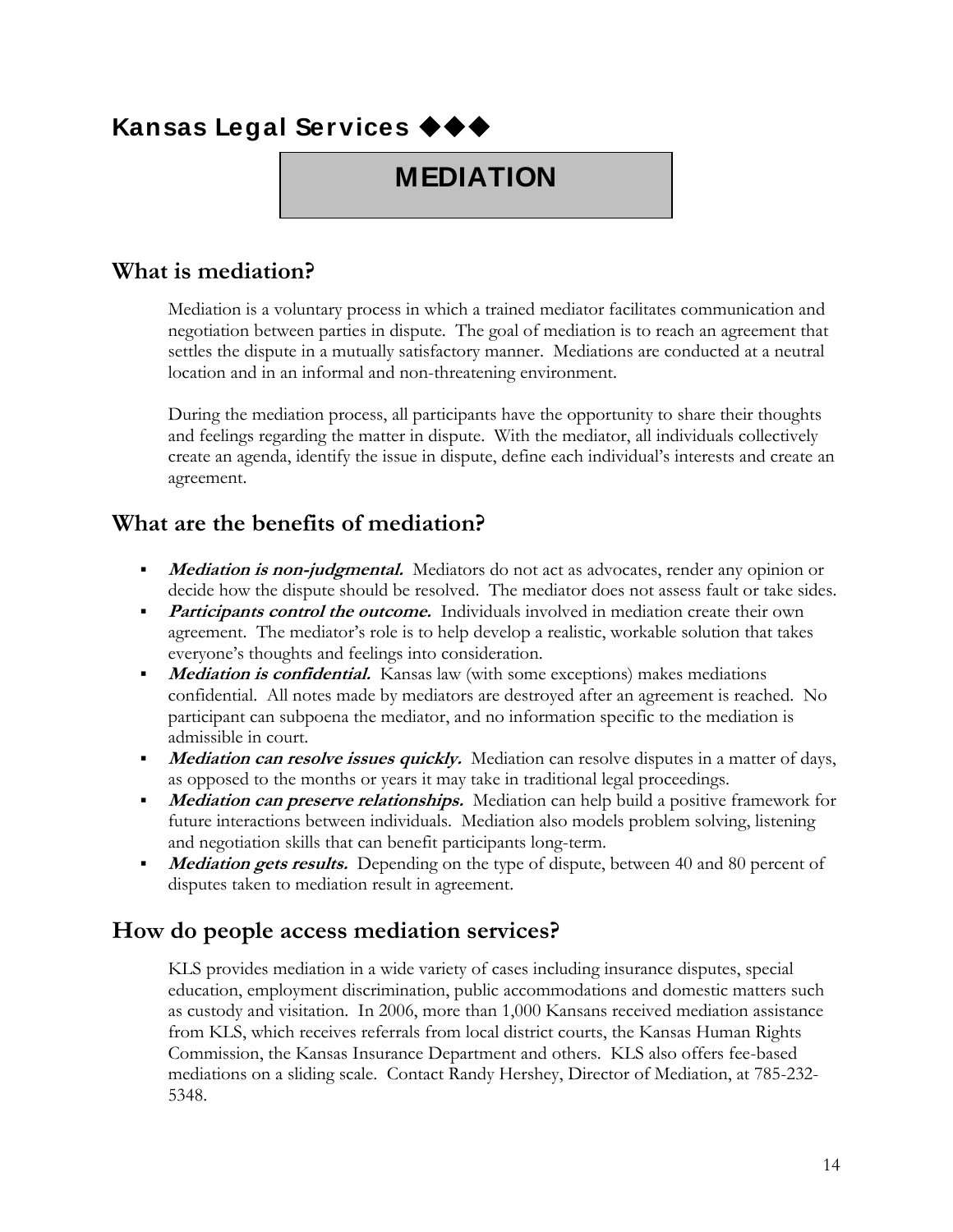The KLS mediation program has twelve approved mediators providing civil rights, employment, domestic, truancy, permanency, juvenile, insurance and other mediation services throughout the state. Mediation services complement the work of KLS by providing a non-adversarial dispute resolution method for appropriate cases.

**• Access to Justice Mediations** (ATJ) are funded by the Office of Judicial of Administration under the direction of the Kansas Supreme Court. ATJ funding enables court personnel to refer clients directly to KLS offices for mediation services at no cost to participants. Most ATJ mediations involve post-divorce custody issues.

**• Human Rights Mediations** offer voluntary mediation to individuals involved in employment, housing and public accommodation complaints filed with the Kansas Human Rights Commission. The Kansas Bar Foundation with Interest on Lawyer's Trust Accounts funding, provides the support to this program.

• The **Sedgwick County and Sumner County Juvenile Dependency Mediation Projects** use mediation to resolve child welfare matters in a manner that is less divisive and time consuming than traditional court proceedings. The Department of Social and Rehabilitation Services area offices continue to support these programs.

• The **Wichita Truancy Mediation Pilot Project** works with the Sedgwick County District Attorney's Office to address truancy problems in Sedgwick County through mediation. The project was first piloted under a grant from the Wichita Community Foundation and is currently funded by a grant from the Office of Judicial Administration.

**• Kansas Insurance Department Mediations** are provided to consumers and insurance companies who are in dispute over property and casualty claims in matters referred to the Kansas Insurance Department.

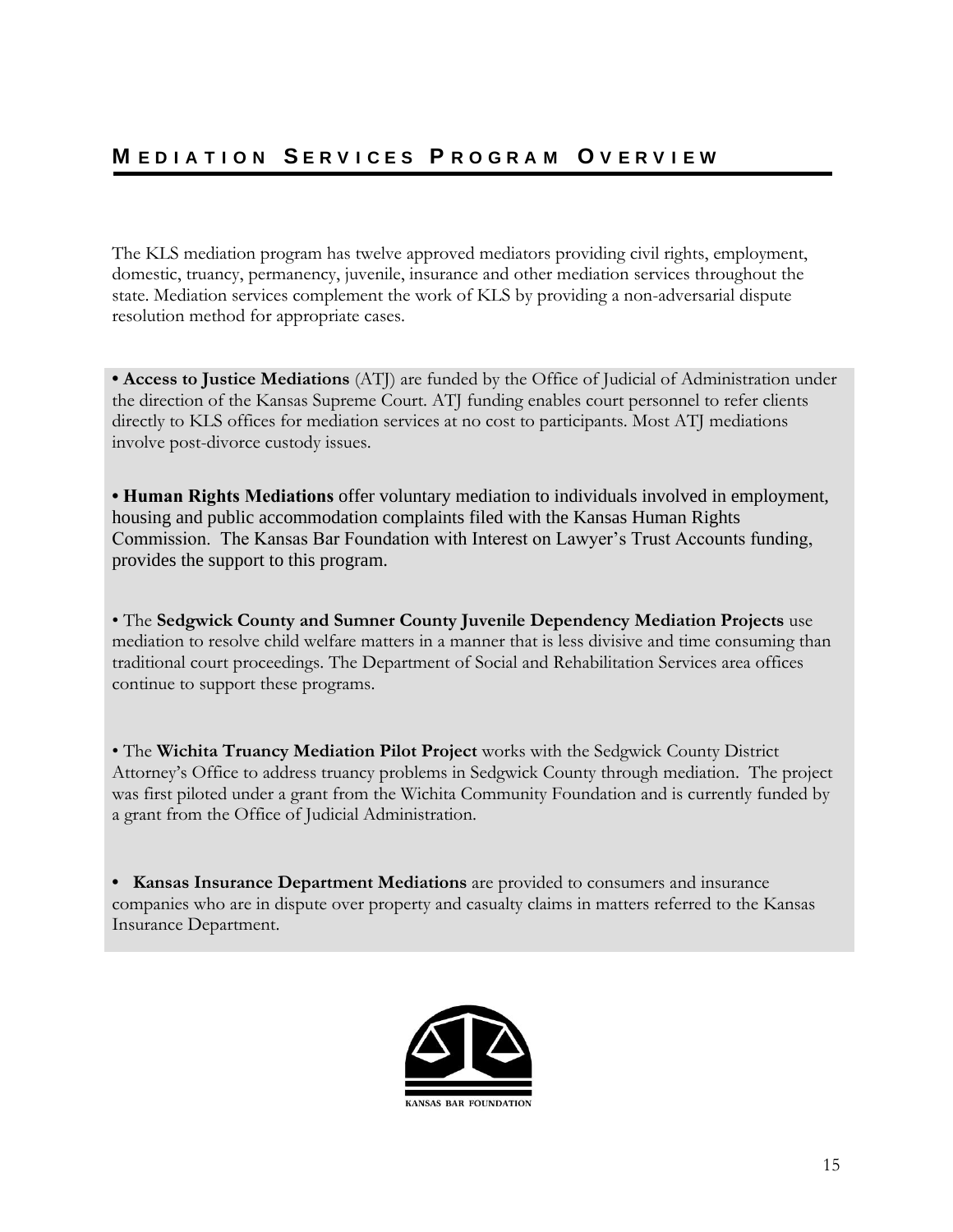When a 53-year-old man was fired for leaving work before the end of his shift, he suspected age discrimination. He had been a well-regarded employee for nearly 19 years, but believed he had been denied opportunities for promotion until his ultimate, confusing termination.

After the man filed an age discrimination claim, mediation between employer and employee helped reveal that miscommunication, not discrimination, had led to the termination. As both parties worked together in good faith, the man returned to employment with no loss of seniority and at the same pay rate. The termination was expunged from his personnel file, and he proceeded with full ability to pursue future promotions with a better understanding of the process.

A condominium association would not build a ramp in front of its building to accommodate a wheelchairbound elderly woman. KLS mediation took place and was complicated by changing association board members, construction requiring a government agency working with a grant, and the necessity of an automatic door installation not covered by the grant or agency. These challenges extended both the mediation process and tried the patience of involved parties, most particularly the woman simply wanting to get in and out of her home. Fortunately, through the mediation process, the association learned of its obligations under fair housing law, and an accessibility ramp has been constructed.

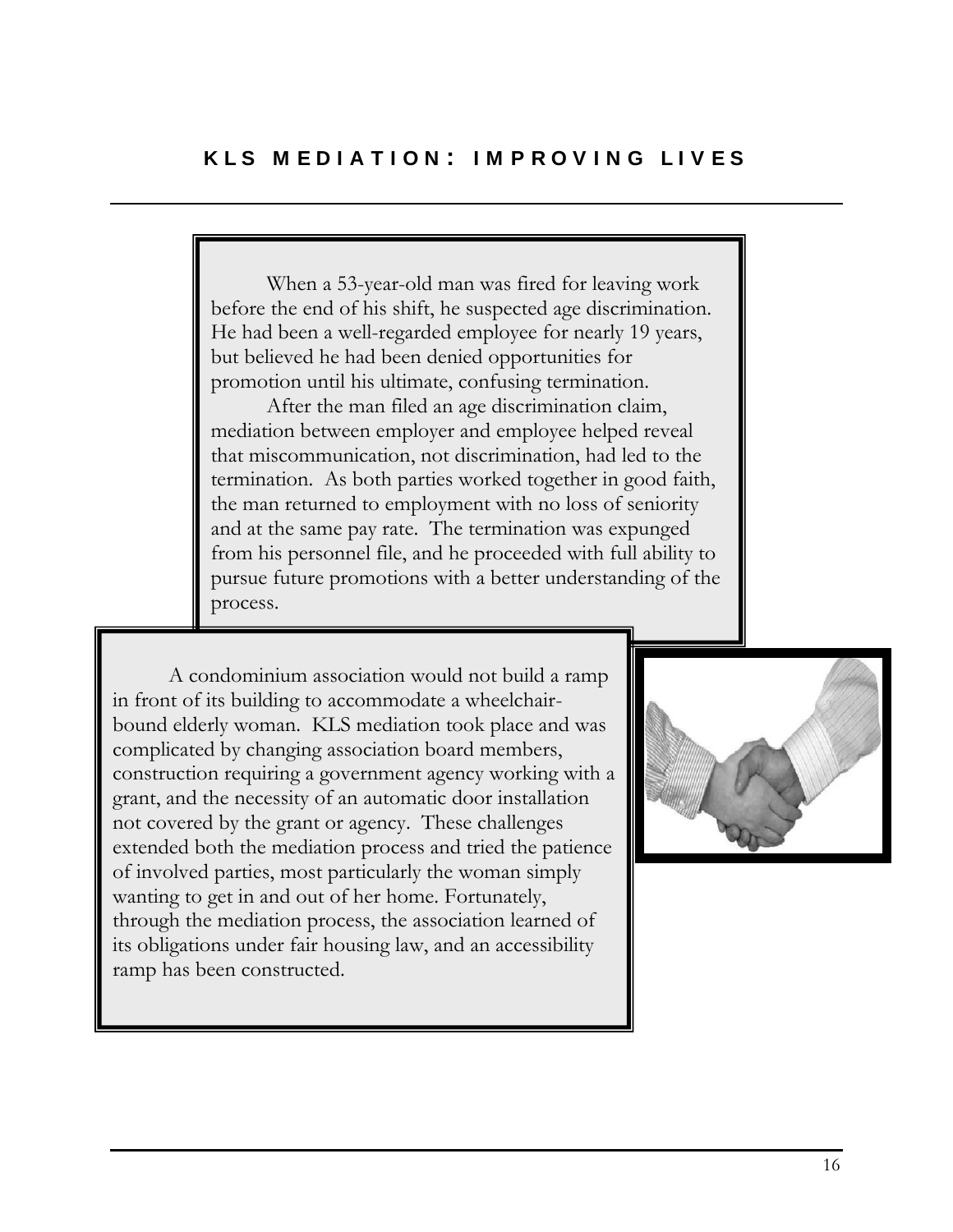### **F U N D I N G A N D S T A F F F I G U R E S**

### **Y E A R E N D E D D E C E M B E R 3 1 , 2 0 0 6 W I T H C O M P A R A T I V E T O T A L S 2 0 0 3 - 2 0 0 5**

|                                   | 2006           | 2005      | 2004      | 2003      |
|-----------------------------------|----------------|-----------|-----------|-----------|
| <b>Legal Services Corporation</b> | 2,145,503      | 2,171,599 | 2,208,752 | 2,305,530 |
| Department of SRS                 | 1,165,931      | 1,065,801 | 934,677   | 518,441   |
| Access to Justice                 | 1,157,463      | 922,687   | 954,092   | 913,302   |
| US Department of HUD              | 223,774        | 232,768   | 247,007   | 139,956   |
| Hospital Patient Assistance       | $\overline{0}$ | 204,583   | 150,000   | 130,000   |
| <b>IOLTA &amp; Bar Sponsored</b>  | 899,202        | 1,010,337 | 1,000,790 | 918,902   |
| City/County Grants                | 1,069,377      | 897,675   | 903,226   | 923,131   |
| Area Agencies on Aging            | 285,958        | 313,194   | 297,324   | 288,207   |
| OTAP / CCT                        | 181,747        | 222,318   | 271,239   | 322,932   |
| Mediation Contracts & Fees        | 198,848        | 187,230   | 146,314   | 173,570   |
| United Way                        | 270,108        | 264,673   | 261,125   | 287,384   |
| <b>WORKs</b>                      | 140,068        | 237,467   | 298,323   | 279,609   |
| Office of the Governor &          | 483,576        | 299,527   | 261,429   | 314,674   |
| Department of Justice             |                |           |           |           |
| Farm Counseling                   | 115,253        | 121,303   | 124,873   | 130,346   |
| Office of Judicial                | 150,000        | 150,000   | 150,000   | 150,000   |
| Administration - GALSC            |                |           |           |           |
| Social Security Administration    | 124,294        | 175,105   | 71,528    | $\Omega$  |
| Elder Law Hotline                 | 0              | $\theta$  | $\theta$  | $\theta$  |
| <b>Job Success</b>                | 228,951        | 182,850   | 422,417   | 486,078   |
| Foundation Grants                 | 100,000        | 121,911   | 90,000    | 89,998    |
| Court Awards                      | 12,267         | 22,139    | $\Omega$  | $\Omega$  |
| Interest Income                   | 12,033         | 9,204     | 5,243     | 1,121     |
| Other Miscellaneous               | 423,479        | 259,748   | 55,346    | 68,854    |
| <b>Total Revenues</b>             | 9,387,832      | 9,072,119 | 8,853,705 | 8,442,035 |

### **S T A F F T O T A L S**

|                                | 2006 | 2005 | 2004 | 2003 |
|--------------------------------|------|------|------|------|
| Full-time equivalent employees | 165  | 154  | 154  | 170- |

### **E X P E N S E S**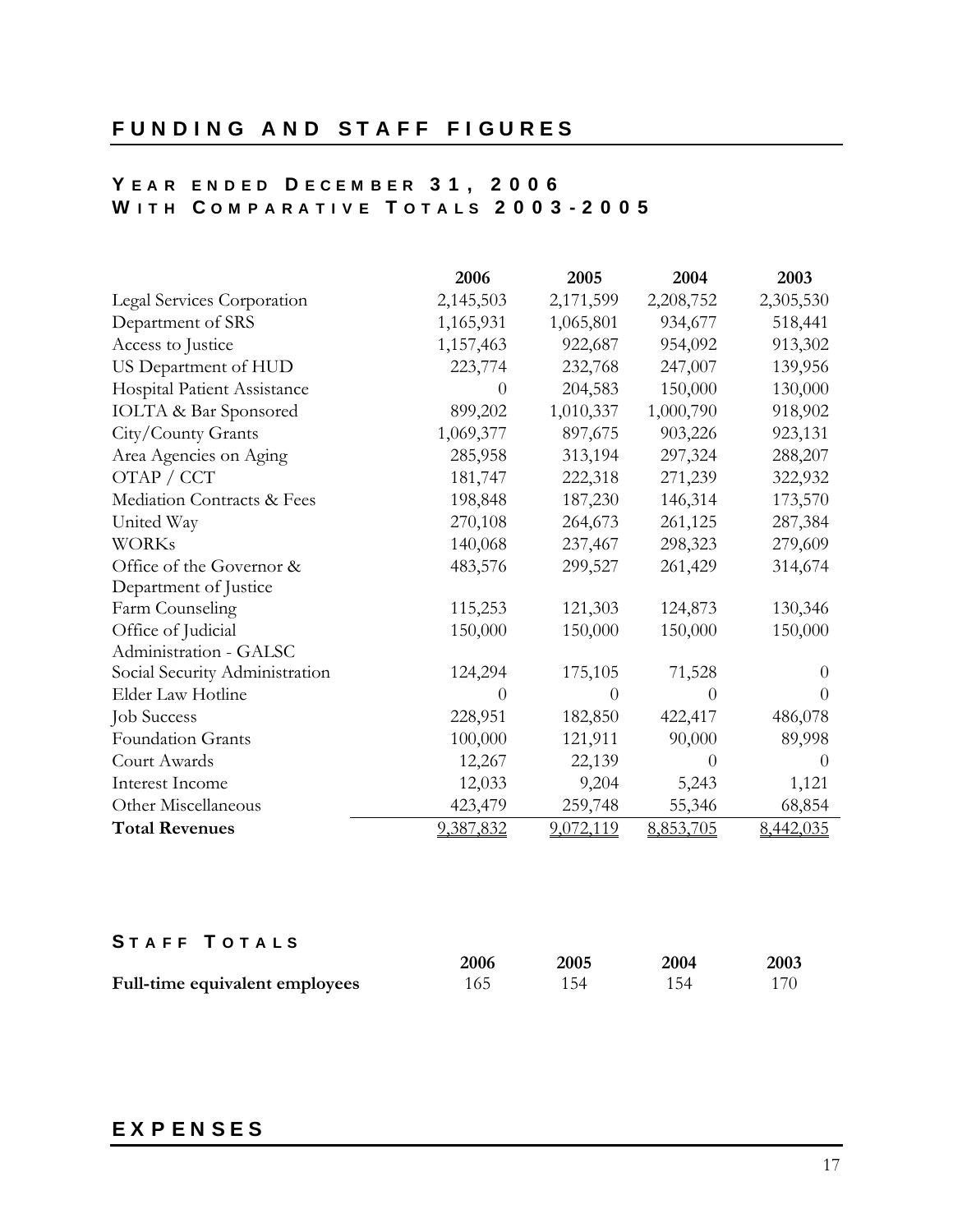### **Y E A R E N D E D D E C E M B E R 3 1 , 2 0 0 6 W I T H C O M P A R A T I V E T O T A L S F O R 2 0 0 3 - 2 0 0 5**

| <b>Expenses</b>                            | 2006        | 2005        | 2004      | 2003        |
|--------------------------------------------|-------------|-------------|-----------|-------------|
| Salaries                                   | 6,039,497   | 5,855,160   | 5,678,285 | 5,585,129   |
| <b>Employee Benefits and Payroll Taxes</b> | 1,240,273   | 1,300,183   | 1,151,226 | 1,050,637   |
| Rent, Parking, Utilities and Maintenance   | 684,498     | 658,331     | 689,390   | 692,145     |
| Equipment Rental and Maintenance           | 104,023     | 123,275     | 134,314   | 125,831     |
| Office Supplies, Printing and Postage      | 256,008     | 248,432     | 220,695   | 239,655     |
| Telephone                                  | 174,827     | 177,332     | 182,564   | 225,707     |
| Travel                                     | 169,393     | 171,675     | 152,089   | 162,229     |
| Training                                   | 97,564      | 104,789     | 92,332    | 56,374      |
| Library Upkeep                             | 46,332      | 56,374      | 67,734    | 61,895      |
| Insurance                                  | 67,760      | 70,308      | 70,420    | 69,347      |
| <b>Litigation Expenses</b>                 | 54,496      | 38,480      | 21,366    | 14,159      |
| Audit, Consulting and Contract Services    | 255,502     | 117,292     | 108,491   | 133,494     |
| Private Attorney Retainers                 | 70,046      | 59,294      | 117,776   | 80,377      |
| Kansas Bar Foundation Subgrant             | 46,000      | 46,000      | 46,000    | 46,000      |
| Depreciation                               | 42,634      | 52,303      | 76,925    | 92,069      |
| Other                                      | 126,395     | 156,925     | 110,188   | 195,348     |
| <b>Total Expenses</b>                      | \$9,475,248 | \$9,236,153 | 8,919,795 | \$8,830,396 |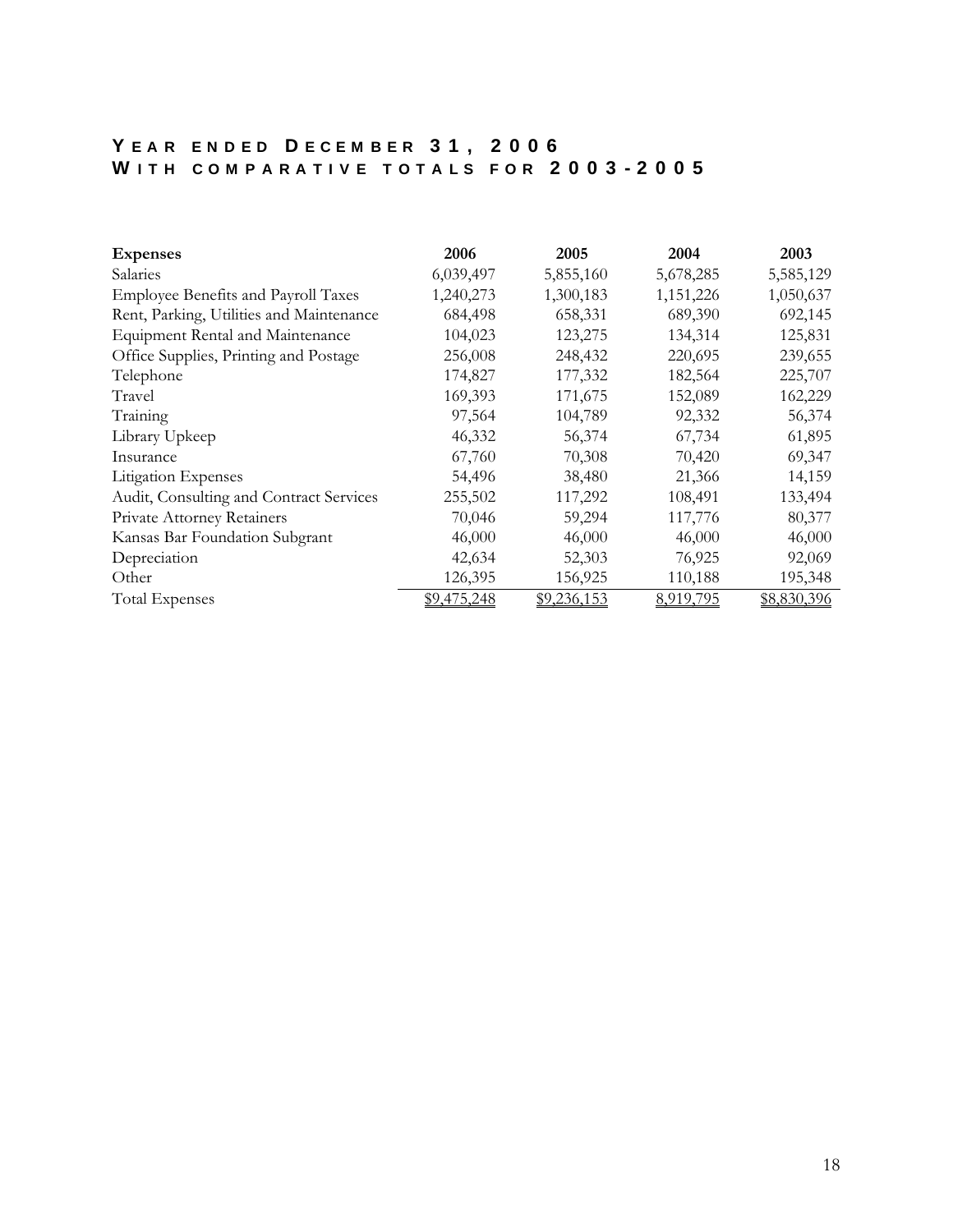# **2006 B O A R D O F D I R E C T O R S**

| Vicki Allen<br>Client Rep - Pittsburg Service Area<br>Term: 2006-2008                             | Brenda Bell<br>Attorney – Manhattan Service Area<br>Term 2005-2007                  | Melanie J. Branham<br>Attorney – KC Metro Service Area<br>Term: 2005-2007              |
|---------------------------------------------------------------------------------------------------|-------------------------------------------------------------------------------------|----------------------------------------------------------------------------------------|
| <b>Charles Briscoe</b><br>Attorney – KU School of Law<br>Term: 2005-2007<br><b>Vice President</b> | Michael C. Brown<br>Attorney – Wichita Service Area<br>Term: 2006-2008<br>President | Hon. Jerry Elliott<br>Attorney – KBA Board of<br><b>Governors</b><br>Term: 2004-2006   |
| Herminia Gusman<br>Client Rep – Garden City Service<br>Area<br>Term: 2006-2008                    | David McLane<br>Attorney – Pittsburg Service Area<br>Term: 2005-2007                | <b>Lynette Petty</b><br>Attorney – Washburn Law School<br>Term: 2006-2008<br>Treasurer |
| Kelly Potter<br>Staff Representative<br>Term: 2006-2008                                           | Jennifer Ralstin<br>Client Rep - Wichita Service Area<br>Term: 2004-2006            | Patricia Reeder<br>Attorney – Topeka Service Area<br>Term: 2006-2008                   |
| Tom Robinson<br>Client Rep - Hays Service Area<br>Term: 2005-2007<br>Secretary                    | Don Slater<br>Client Rep - Manhattan Service<br>Area<br>Term: 2006-2008             | Patrick Thompson<br>Attorney – Salina Service Area<br>Term: 2005-2007                  |
| Debbie Thrush-Wyrick<br>Client Rep - Topeka Service Area<br>Term: 2005-2007                       | Richard Tibbils<br>Client Rep – Kansas City Service<br>Area<br>Term: 2006-2008      | John V. (Val) Wachtel<br>Attorney – KTLA<br>Term: 2004-2006                            |
| Serena Wecker<br>Client Rep - Emporia Service Area<br>Term: 2006-2008                             |                                                                                     |                                                                                        |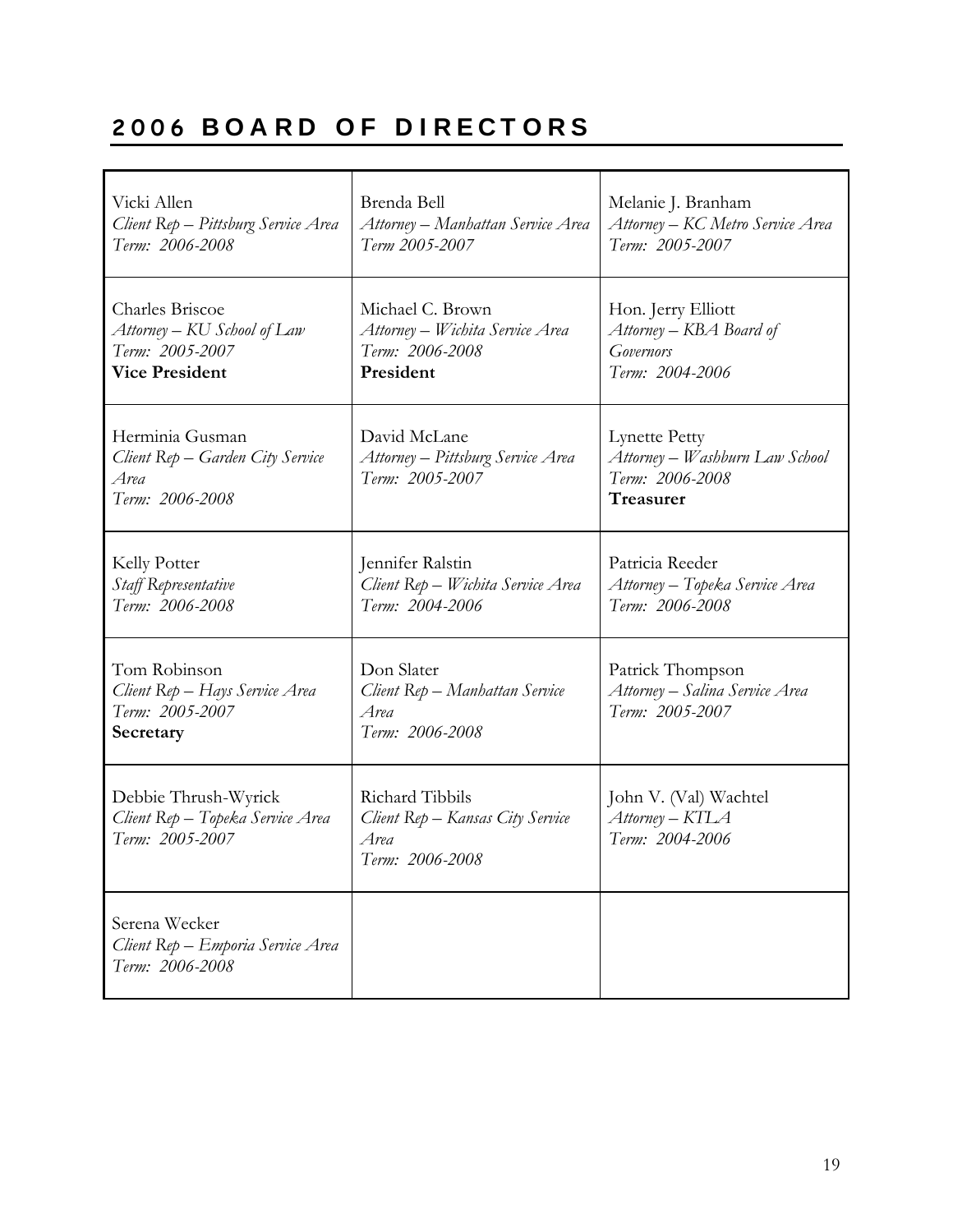### **ADMINISTRATIVE OFFICE**

712 S. Kansas Ave., Suite 200 Topeka, KS 66603 785-233-2068 telephone 785-354-8311 fax 785-233-4028 TDD **Executive Director: Marilyn Harp**

### **LEGAL ASSISTANCE OFFICES**

#### **Dodge City**

100 Military Plaza, Suite 101 Dodge City, KS 67801 620-227-7349 telephone 620-227-8001 fax Managing Attorney: Paul Shipp

### **Emporia**

527 Commercial, Suite 521 Emporia, KS 66801 620-343-7520 telephone 620-343-6898 fax Managing Attorney: Ty Wheeler

### **Garden City**

120 Grant Garden City, KS 67846 620-275-0238 telephone 620-275-4999 fax Managing Attorney: Paul Shipp

### **Hays**

2017 N. Vine Hays, KS 67601 785-625-4514 telephone 785-623-4262 fax Managing Attorney: Kerry Wasinger

### **Hutchinson**

206 W. 1st St. Hutchinson, KS 67501 620-694-2955 telephone 620-663-2519 fax Managing Attorney: Shannon Crane

#### **Kansas City**

707 Minnesota Ave., Suite 600 Kansas City, KS 66101 913-621-0200 telephone 913-621-3817 fax Managing Attorney: Marc Berry

### **Lawrence**

600 Lawrence Ave., Suite 1E Lawrence, KS 66049 785-838-3401 telephone 785-838-3404 fax Managing Attorney: Tom Stratton

### **Manhattan**

104 S. 4th St., 2nd floor Manhattan, KS 66502 785-537-2943 telephone 785-537-2927 fax Managing Attorney: Gabrielle Thompson

### **Pittsburg**

408 N. Walnut P.O. Box 1509 Pittsburg, KS 66762 620-232-1330 telephone 620-232-1344 fax Regional Director: Eric Rosenblad

### **Salina**

1000 Westchester Dr. Salina, KS 67401 785-825-8147 telephone 785-825-2250 fax Managing Attorney: Kerry Wasinger

### **Seneca**

1500 Community Dr. Seneca, KS 66538 785-336-6016 telephone 785-336-6429 fax Managing Attorney: Gabrielle Thompson

### **Topeka**

712 S. Kansas Ave., Suite 201 Topeka, KS 66603 785-354-8531 telephone 785-233-2096 fax Managing Attorney: Tom Stratton

### **Wichita**

Orpheum Building 200 N. Broadway, Suite 500 Wichita, KS 67202 316-265-9681 telephone 316-265-5902 fax Regional Director: Shannon Crane